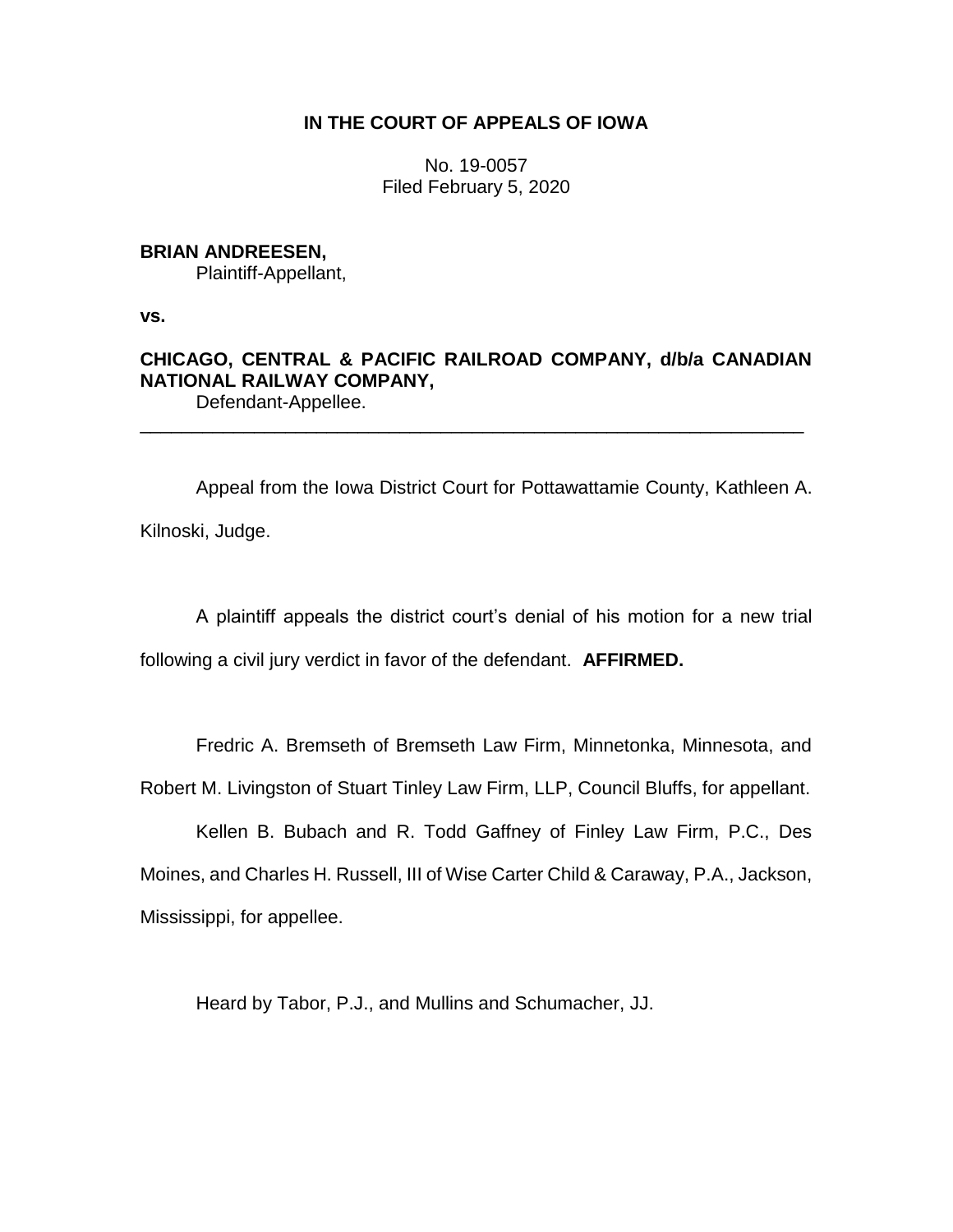## **MULLINS, Judge.**

 $\overline{a}$ 

A plaintiff, Brian Andreesen, appeals the district court's denial of his motion for a new trial following a civil jury verdict in favor of the defendant, a railroad company (CCP). He generally challenges the propriety of the instructions the district court provided to the jury concerning the statute of limitations and discovery rule.

# **I. Background Facts and Proceedings**

Andreesen began working for CCP in 1996. He was a healthy twentyseven-year-old man at the time. While he has worked in different positions over the years,<sup>1</sup> his work has largely involved positions in which he is constantly exposed to environmental forces medical personnel have opined caused the spinal condition precipitating this litigation. From the onset of Andreesen's employment with CCP, riding on trains bothered his back; his back was sore at the end of each day. Andreesen began to experience neck pain in 2005. Sometimes the pain would radiate down his arms. Andreesen visited his physician and was referred to a neurologist, Dr. Quentin Durward. Andreesen visited Durward in September and reported that, in the previous two or three months, he had been experiencing pain in his neck with radiation into his left arm and some numbness and tingling in his left arm and hand. According to Durward, Andreesen did not have a specific injury,

2

 $1$  Andreesen started as a brakeman. After about six months, he was promoted to the position of conductor. In these positions, Andreesen travelled to and from destinations and assisted train engineers with coupling rail cars. In 1998 he became an engineer. In this position, he operated trains from origin to destination. Andreesen became a trainmaster in late 2000. The record indicates he did not ride on trains in this position. He returned to the position of engineer in mid-2004. In 2011, he continued as an engineer, but his duties were limited to switching out railcars in the train yard.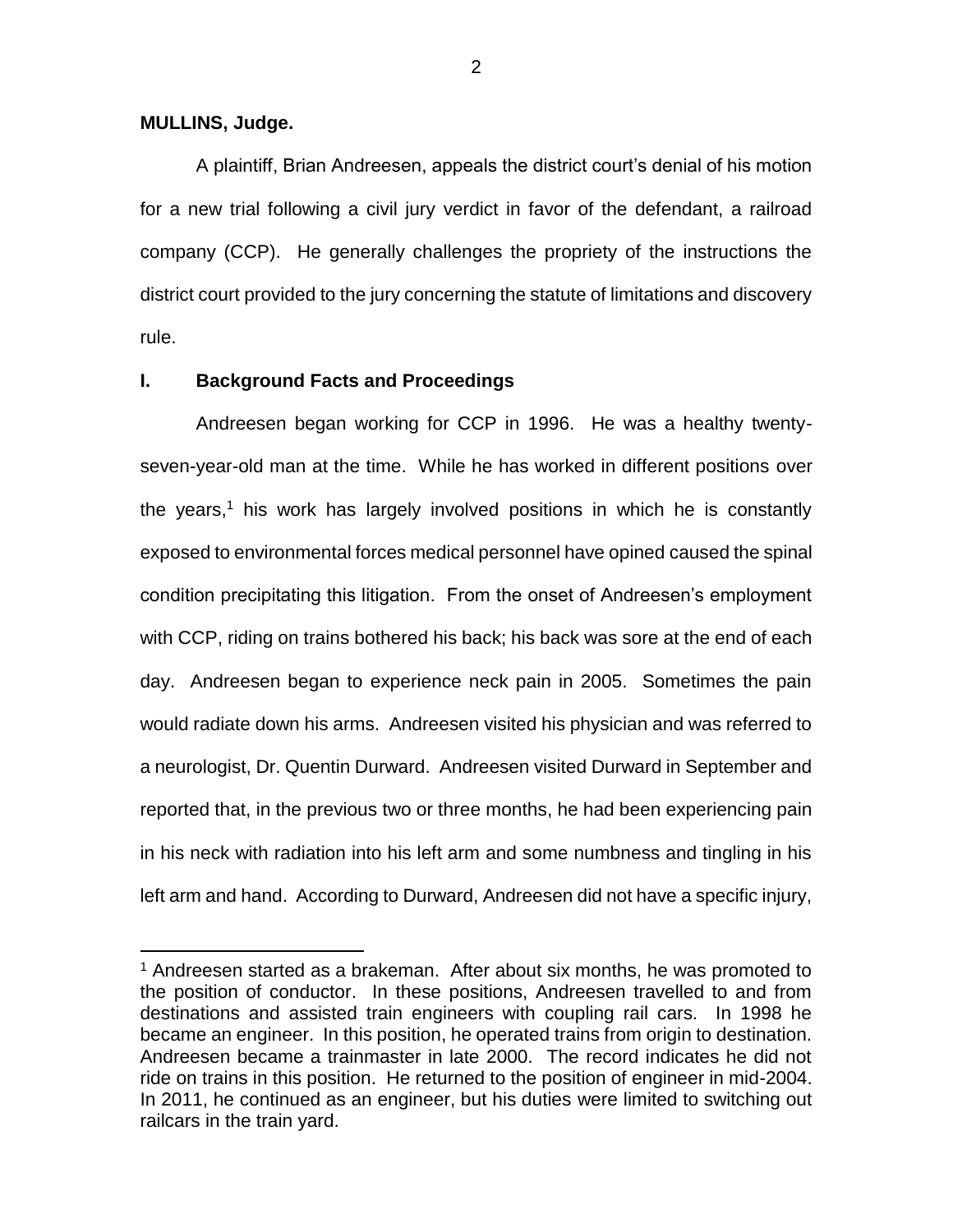just a "progressive problem." An MRI revealed compression of the spinal cord in Andreesen's neck, which was caused by degenerated disks and bone spurs. Durward classified Andreesen's condition as degenerative disk disease. Durward completed surgery on Andreesen's cervical spine a few days later. Andreesen's symptoms subsided in the coming months, and he returned to work in January 2006.

In December 2014, Andreesen started experiencing "the same kind of symptoms [he] had before." In mid-January 2015, Andreesen discontinued working.<sup>2</sup> He visited an orthopedic surgeon, Dr. Steven Stokesbary, with complaints of neck and shoulder pain, as well as numbness in his chest, shoulder, arm, and back. Specifically, Andreesen reported he had been suffering from chronic neck pain for the past several years with a recent worsening of his symptoms. Durward testified the neck pain was caused by the degenerative disk disease he had previously diagnosed Andreesen with and treated him for. An MRI showed disk bulging as well as spinal degeneration, which was causing narrowing of the nerve channel in the spinal cord. A regimen of physical therapy and medications was pursued but did not result in relief. A second MRI showed additional problems, so Durward again recommended surgery. Andreesen underwent three surgeries over the next several months, one to the cervical spine in February and two to the thoracic spine in August. Durward took the position that Andreesen's "spine condition has been significantly affected by the job he does." He specifically opined Andreesen's condition amounted to a "cumulative trauma"

 $\overline{a}$ 

<sup>2</sup> He has not returned to work since.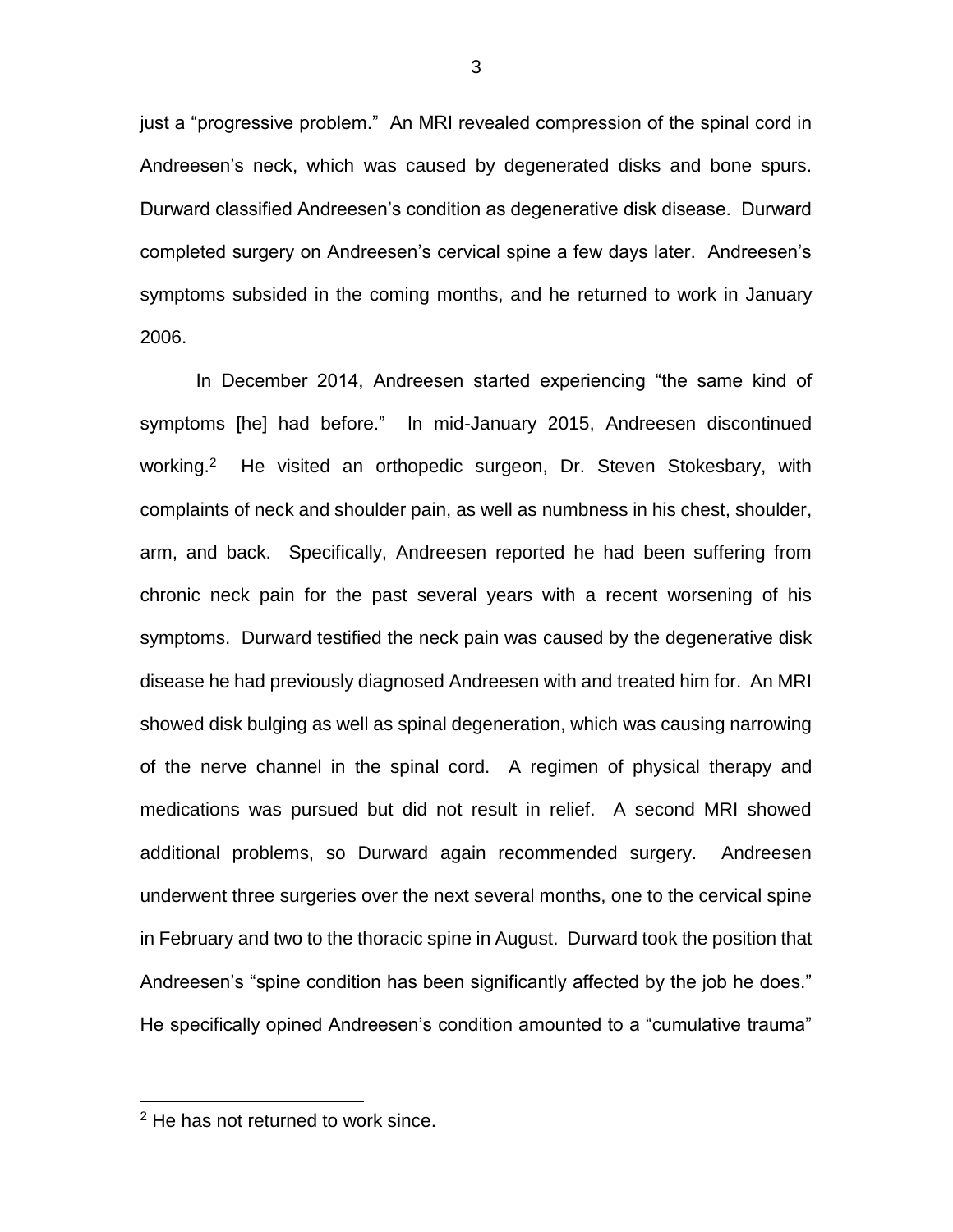resulting from years of working on the railroad.<sup>3</sup> Andreesen continued to experience pain in his lower back. Another regimen of non-surgical treatment was pursued as to the lower back but did not result in relief. A subsequent MRI disclosed the condition of Andreesen's lower back continued to deteriorate as time went on, and Andreesen underwent a surgery to his lumbar spine in September 2016. Durward opined, as a result of Andreesen's multiple surgeries and ongoing pain, he was "completely disabled."

In November 2016, Andreesen filed a civil petition against CCP under the Federal Employers Liability Act (FELA). *See* 45 U.S.C. § 51. The matter proceeded to a trial over seven days in September 2018. The final day of trial, the court and parties discussed the jury instructions. The only instructions relevant to this appeal are those concerning the statute of limitations and discovery rule. Each of the parties had previously submitted their desired instructions. The court proposed the following instructions:

## INSTRUCTION NO. 23

CCP asserts that the statute of limitations bars Brian Andreesen's claim. A statute of limitations is a law that provides that a suit is barred if a plaintiff does not bring it within a prescribed period of time. The time period within which the suit must be brought begins when Brian Andreesen first knew, or by the exercise of reasonable care, should have known that 1) he had spinal injuries and 2) that his injuries were caused by his job.

On this issue, the burden of proof is on Brian Andreesen. This means that he must prove, by the preponderance of the evidence, that he was not aware, or in the exercise of reasonable diligence should not have been aware, that he had been injured by his work

 $\overline{a}$ 

<sup>&</sup>lt;sup>3</sup> Another physician, Dr. Eckardt Johanning, who specializes in occupational medicine—specifically spinal injuries caused by whole-body vibrations, which are common in railroad workers—also examined Andreesen in 2016. Andreesen exhibited a number of spinal abnormalities, which Johanning attributed to the cumulative effects of Andreesen's work environment.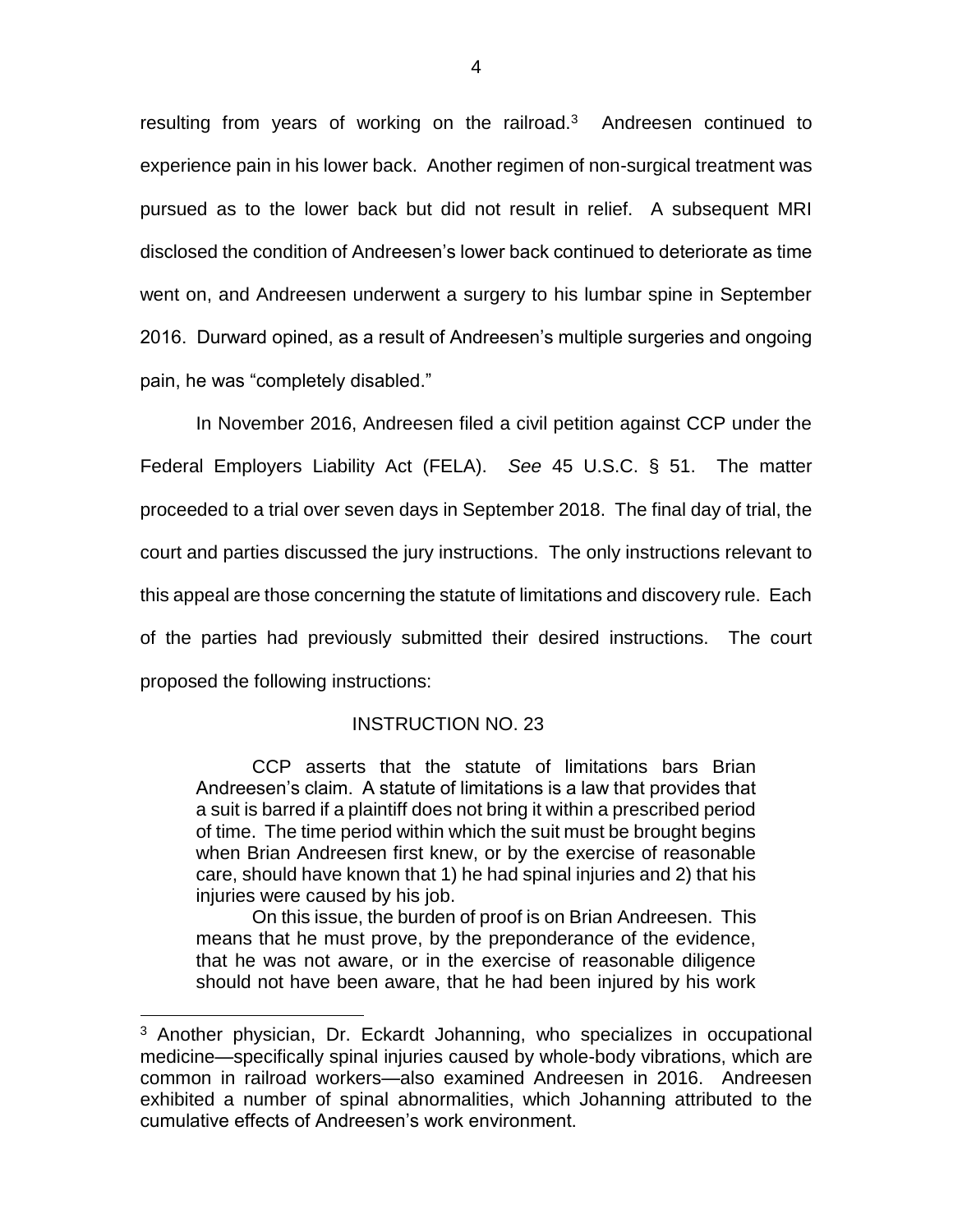with CCP before November 22, 2013, which is three years before he filed this lawsuit.

## INSTRUCTION NO. 24

A person knows or should know he has suffered an injury, for purposes of the statute of limitations, when he first experiences symptoms of that injury. He does not have to experience all the symptoms of the injury, does not have to receive a medical diagnosis, and does not have to have his injury reach maximum medical severity in order for a Plaintiff to be charged with notice of an injury.

Andreesen objected to the latter instruction on legal-correctness grounds, arguing the statute of limitations does not begin "to run when a person first has some symptom," but instead begins to run upon an injury. The court overruled the objection. The first question on the jury's verdict form asked: "Did Brian Andreesen know, or should he have known by using reasonable diligence, that he suffered work-related injuries before November 22, 2013," three years before the filing of his petition? *See id.* § 56. The jury answered that question in the affirmative, and thus concluded Andreesen's claims were barred by the statute of limitations. The court entered judgment in favor of CCP.

Andreesen moved for a new trial, arguing, among other things, the court's jury instructions as to the statute of limitations were erroneous and defense counsel made inappropriate statements in closing arguments magnifying the error in the instructions. Andreesen only challenged the following language in instruction number twenty-four: "A person knows or should know he has suffered an injury, for purposes of the statute of limitations, when he first experiences symptoms of that injury." The court denied the motion, concluding, "There was credible evidence for the jury to find that Plaintiff was not experiencing merely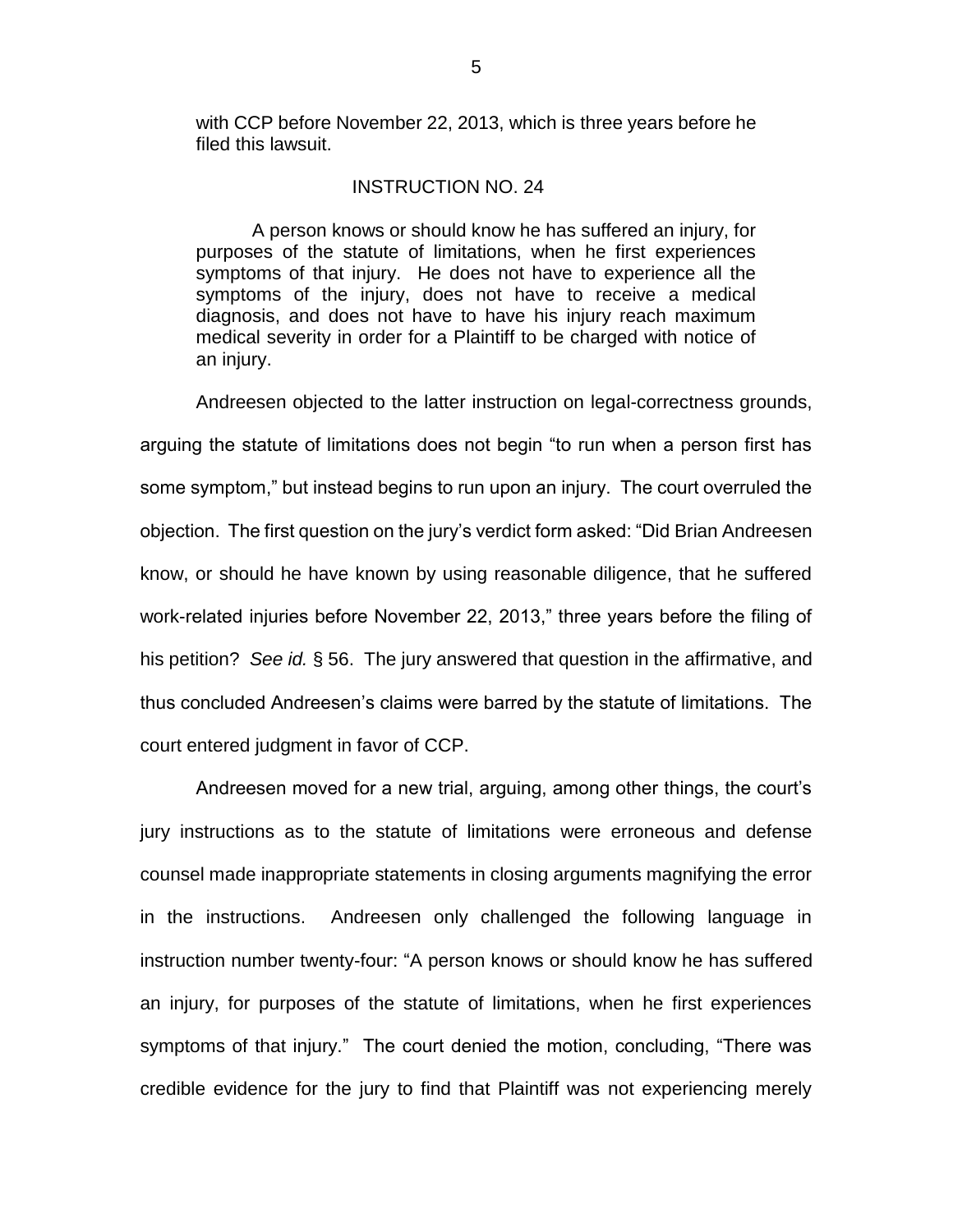'intermittent pain associated with a minor injury," and the instructions, when viewed as a whole, did not amount to an incorrect statement of the law. As noted, Andreesen appeals.

### **II. Standard of Review**

Appellate review of a ruling on a motion for a new trial depends on the basis of the motion. *Westco Agronomy Co., LLC v. Wollesen*, 909 N.W.2d 212, 219 (Iowa 2017). Review of challenges to the propriety of jury instructions is a question of law, *Eisenhauer ex rel. Conservatorship of T.D. v. Henry Cty. Health Ctr.*, 935 N.W.2d 1, 9 (Iowa 2019); *State v. Harrison*, 914 N.W.2d 178, 188 (Iowa 2018). Therefore, our review is for correction of errors at law. *See Westco*, 909 N.W.2d at 219. We view jury instructions as a whole and do not consider an erroneous jury instruction in isolation. *Harrison*, 914 N.W.2d at 188.

### **III. Analysis**

On appeal, Andreesen complains instruction twenty-four was an incorrect statement of the law. Specifically, he claims the instruction "incorrectly informed the jury that [he] should have been aware that he was injured when he first felt any symptoms." He complains the instruction does not distinguish between a "'symptom' and 'an actual injury'" and is therefore an incorrect statement of the law.

"No action shall be maintained under [FELA] unless commenced within three years from the day the cause of action accrued." 45 U.S.C. § 56. A FELA "plaintiff has the burden to prove that [his or] her cause of action was commenced within the three year limitations period." *Wilson v. Zapata Off-Shore Co.*, 939 F.3d 260, 266 n.9 (5th Cir. 1991). "A claim accrues under FELA when the plaintiff

6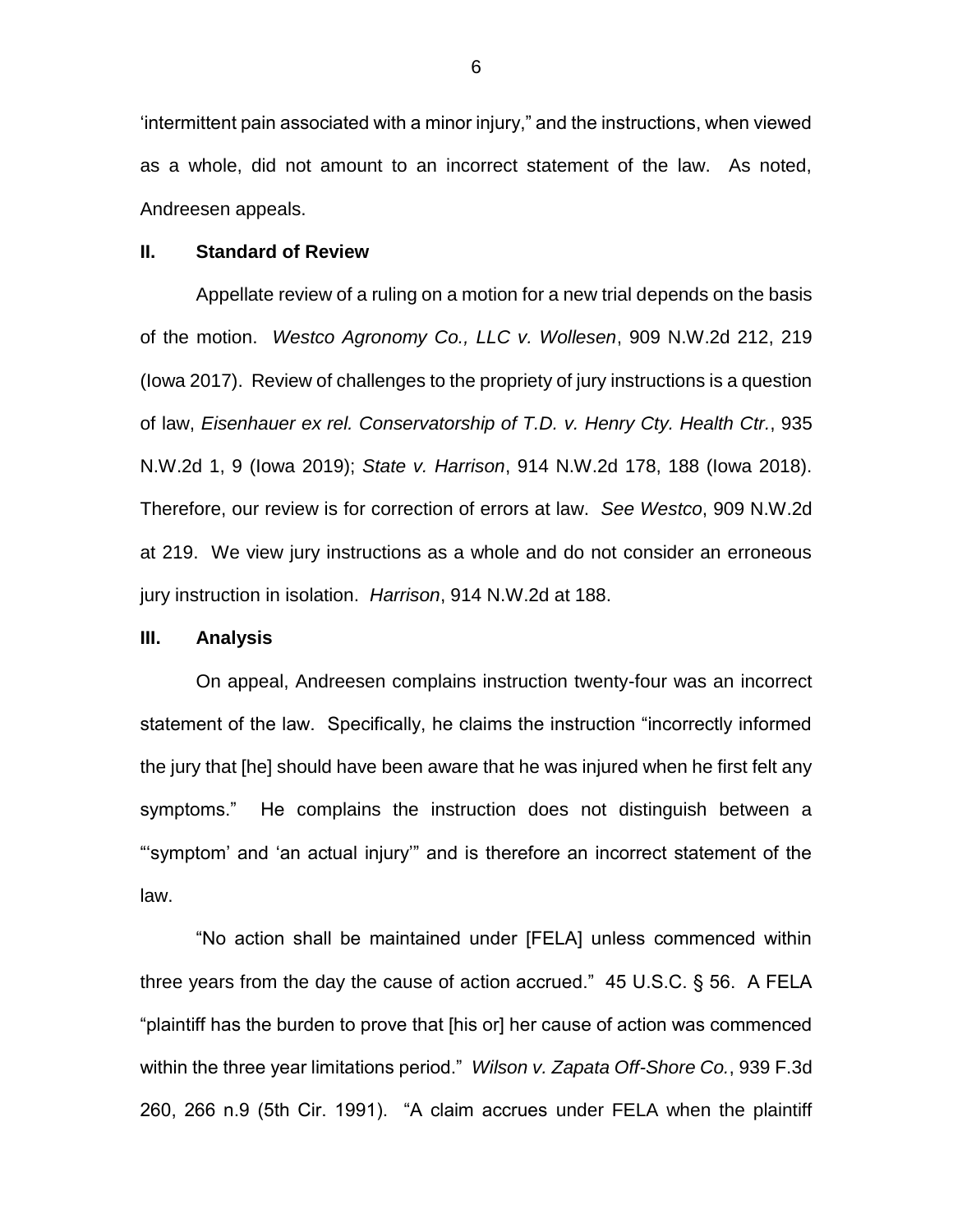possesses sufficient critical facts from which the injury and its cause, including its work-relatedness, should be plainly known." *CSX Trans., Inc. v. Adkins*, 442 S.E.2d 737, 738 (Ga. 1994), *cert. denied* 513 U.S. 947 (1994); *accord Sweatt v. Union Pac. R.R. Co.*, 796 F.3d 701, 707 (7th Cir. 2015). An afflicted employee can be considered "injured" when the cumulative effects of the deleterious condition "manifest themselves." *Urie v. Thompson*, 337 U.S. 163, 170 (1949). "When the injury is not a single traumatic one with immediate symptoms, but rather a latent one with symptoms appearing over time, 'the cause of action does not accrue until the employee is aware or should be aware of his condition.'" *White v. Union Pac. R.R. Co.*, 867 F.3d 997, 1001 (8th Cir. 2017) (quoting *Fletcher v. Union Pac. R.R. Co.*, 621 F.2d 902, 906 (8th Cir. 1980)).

On appeal, Andreesen generally argues the term "symptoms," as used in the district court's jury instruction, is insufficient to manifest an injury. In order to resolve this issue, we have reviewed the points of law dictated in a line of federal cases considering similar factual scenarios, discussed below.

In *Fries v. Chicago & Northwestern Transportation Company*, a plaintiff worked for a railroad company from 1969 to 1987. 909 F.2d 1092, 1093 (7th Cir. 1990). He began experiencing hearing loss and tinnitus in the early 1980s. *Id.* He would need two hours of silence after each work day to recuperate from his symptoms. *Id.* at 1094. He was medically diagnosed with hearing loss in 1985, and he filed a FELA action in 1987. *Id.* The district court granted the employer's motion to dismiss on statute-of-limitation grounds, concluding the claim accrued in the early 1980s. *Id.* On appeal, the plaintiff argued his cause did not accrue until 1985, when he was diagnosed with his "cumulative in nature" injury. *Id.* at 1095.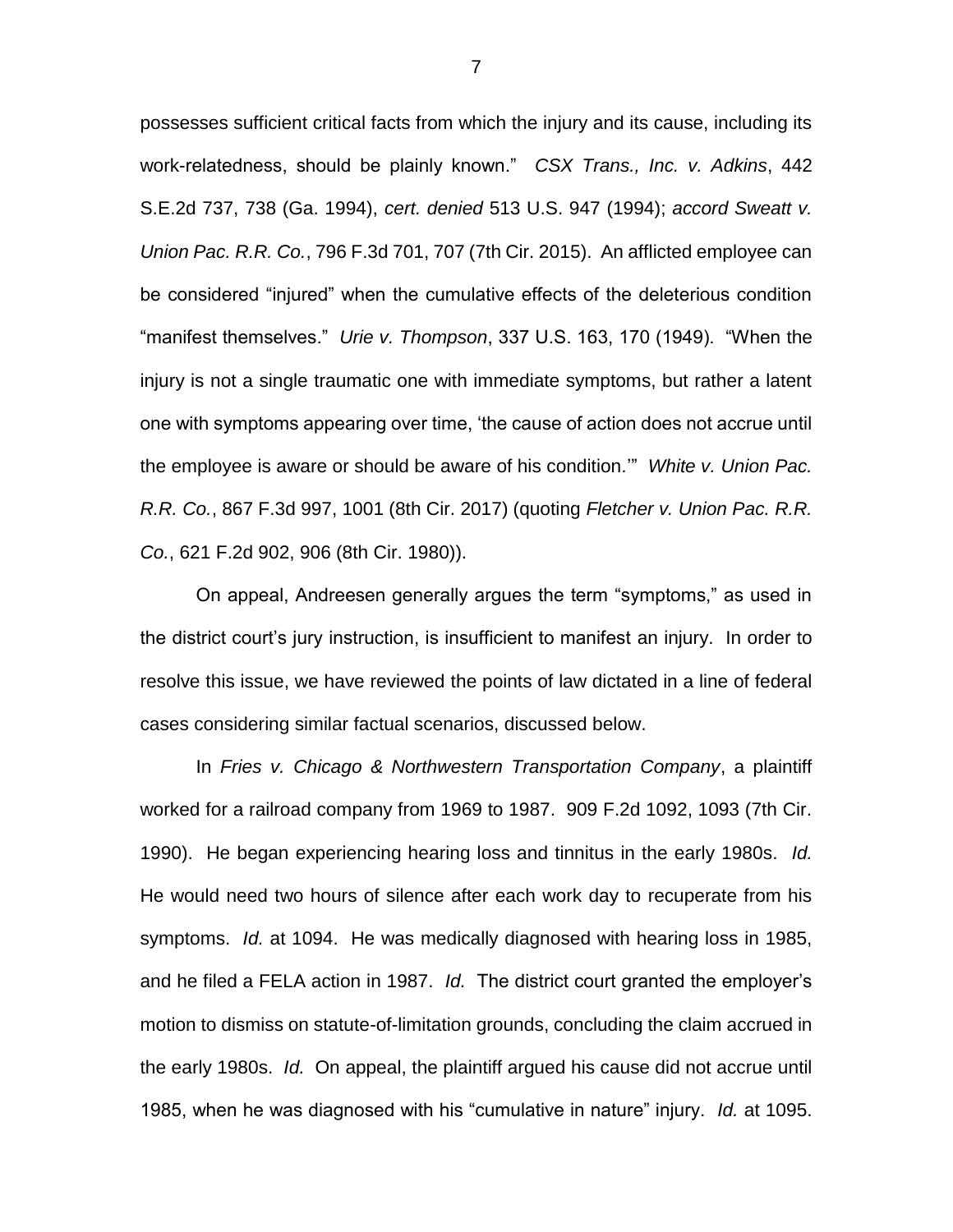The Seventh Circuit disagreed, ruling that, "upon experiencing *symptoms* a plaintiff has a duty to investigate both the injury and any suspect cause." *Id.* at 1096 (emphasis added). The court also noted that the fact that the "injury had not reached its maximum severity in 1981 but continued to progress does not affect this result." *Id.*

Similarly, in *Campbell v. Grand Trunk Western Railroad Company*, a plaintiff worked for a railroad company from 1970 to 1995, and then again in 1996. 238 F.3d 772, 773 (6th Cir. 2001). He began experiencing daily numbness and "tingling and some pain" in 1993 or 1994. *Id.* at 775. He filed a FELA action in September 1998, alleging he sustained injuries to his neck and back in 1995 and developed carpal tunnel syndrome. *Id.* at 773–74. The district court granted summary judgment, concluding the plaintiff's "tingling and pain" in 1993 and 1994 was sufficient to put him on notice of his injury. *Id.* at 774. The Seventh Circuit affirmed on the ground that "the plaintiff experienced the *symptoms* of his disorder on a daily basis for several years." *Id.* at 776 (emphasis added).

In another Seventh Circuit case, a plaintiff began working for Union Pacific in 2006 as a general laborer. *Sweatt*, 796 F.3d at 703. In the summer of 2009, he "manifested pain in his shoulder and hands," which "progressed to the point that [he] could no longer do his job." *Id.* at 703–04. He had previously complained about the pain to his employer in May. In November, he sought medical treatment for his symptoms. *Id.* at 704. He filed his FELA action in November 2012. *Id.* at 705. The district court granted the employer summary judgment on statute-oflimitations grounds. *Id.* The Seventh Circuit affirmed, concluding the injury manifested itself as early as May 2009 when the plaintiff began experiencing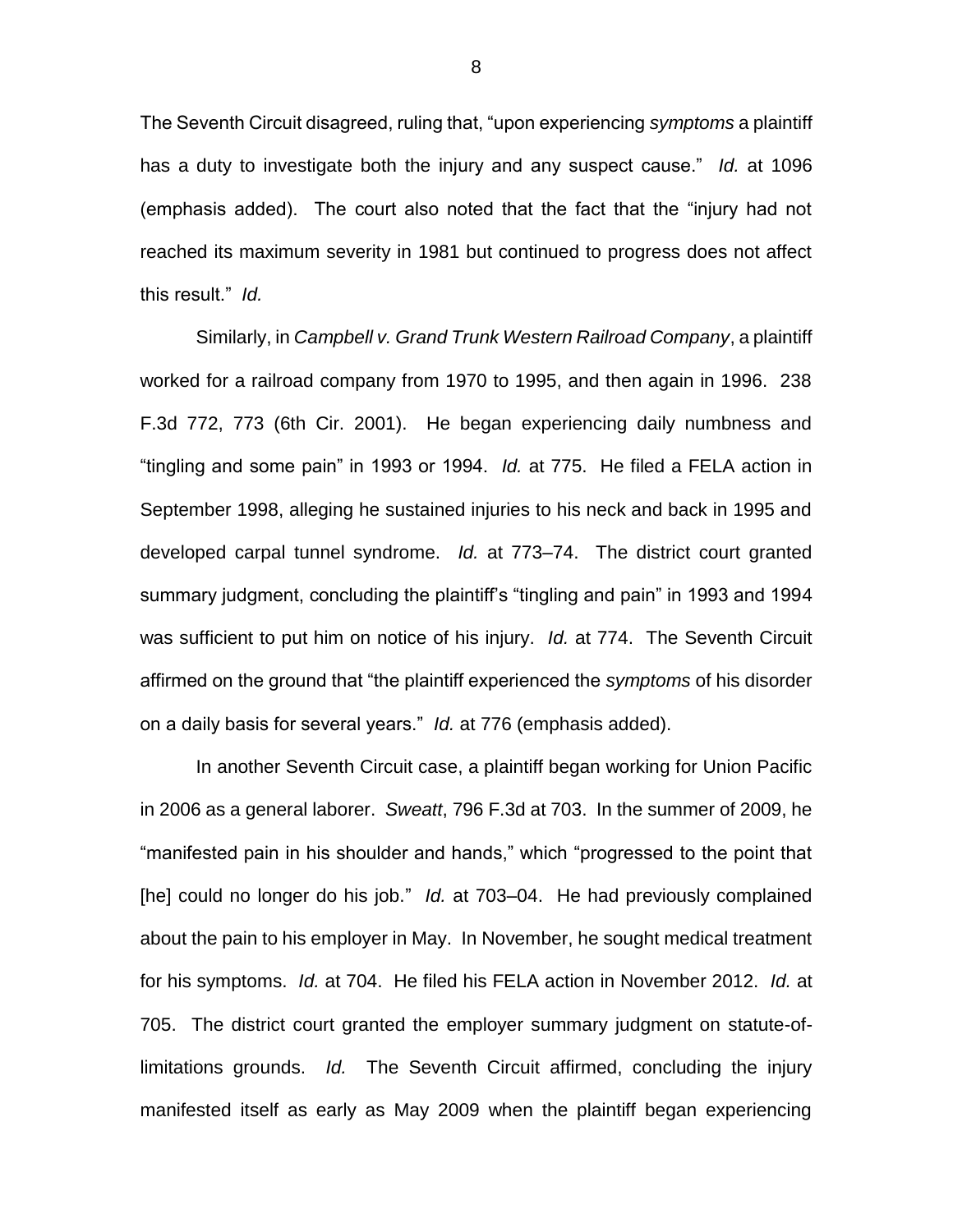shoulder pain. *See id.* at 707. While the court acknowledged "that 'intermittent pain associated with a minor injury' is insufficient to trigger accrual of a claim under FELA," the court concluded that proposition of law did not apply, because the plaintiff's pain was severe, *id.* at 708, which we find analogous to Andreesen's early 2015 report of chronic neck pain for the past several years.

In *White v. Union Pacific Railroad Company*, the plaintiff "first injured his back in a work-related mishap in 1999" but "he healed from that injury '[f]or the most part.'" 867 F.3d at 999 (alteration in original). He began working for a train company two years later; he passed a physical and had no back problems while working for this employer for the next three years. *Id.* He began working for Union Pacific in 2004 and was exposed to environmental forces in his employment similar to those resulting in Andreesen's injuries. *Id.* at 999–1000. In 2010, he first saw a doctor relative to lower-back pain. After seeing other doctors for further treatment, the plaintiff discontinued his employment in 2011. *Id.* at 1000. He filed a FELA action against Union Pacific in 2012 alleging working conditions caused his lower-back problem. *Id.* At trial, the plaintiff "affirmed that beginning in 2007 and 2008" he would experience "pretty bad pain" and knew it to be a result of his working conditions. *Id.* Based on said testimony, the district court granted Union Pacific judgment as a matter of law on statute-of-limitations grounds. *Id.* On appeal, the plaintiff argued "garden variety aches and pains" do not trigger the statute of limitations for a latent injury with symptoms appearing over time. *Id.* at 1001. The Eighth Circuit disagreed, repeating "that '[i]f his back bothered him constantly from [an earlier date], his cause of action accrued on that date.'" *Id.* (alteration in original) (quoting *Fletcher*, 621 F.2d at 907 n.7).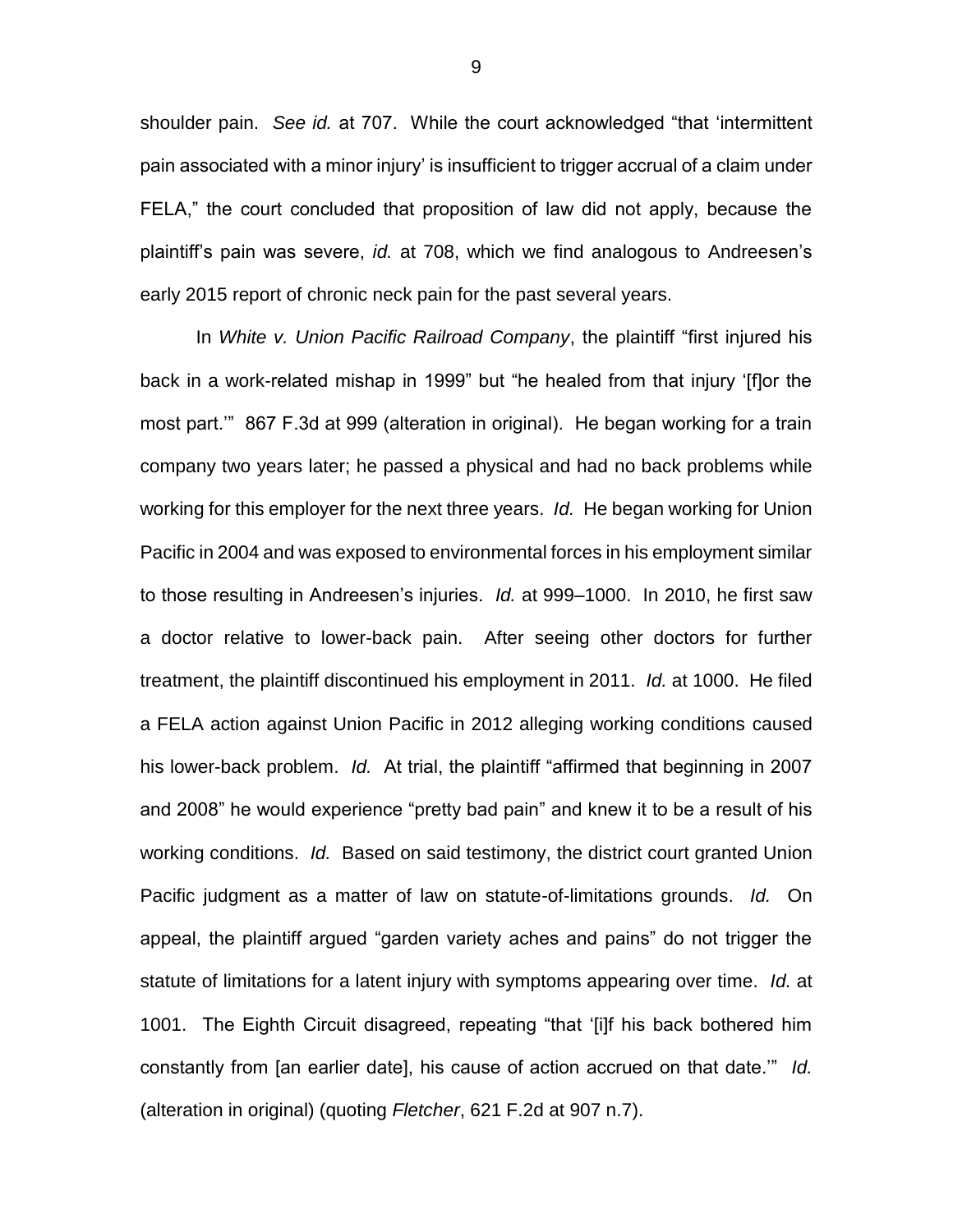While we agree with Andreesen that the first sign of occasional symptoms and de minimis symptoms do not trigger manifestation of an injury, *see, e.g.*, *Sweatt*, 796 F.3d at 708; *Green v. CSX Transp., Inc.*, 414 F.3d 758, 764–65 (7th Cir. 2005); *Fonseca v. Consol. Rail Corp.*, 246 F.3d 585, 591–92 (6th Cir. 2001), that is not what the evidence in this case shows. What the evidence does show is that Andreesen generally experienced back pain throughout his employment with CCP, he underwent a major spinal surgery in 2005, his back issues were a progressive problem, and when he sought medical treatment in late 2014 and early 2015, he had been experiencing chronic back pain for several years. At the end of the day, "a plaintiff does not need to know the full extent of the injury before the statute of limitations begins to run." *Rathje v. Mercy Hosp.*, 745 N.W.2d 443, 461 (Iowa 2008). It is unquestionable that "symptoms experienced . . . can be sufficient to alert a reasonable person to the existence of the injury." *Id.* at 462.

We thus affirm the district court's use of the term "symptoms" in its jury instruction. We turn to the court's preceding use of the term "first" in instruction twenty-four. As noted, we agree that the first sign of occasional and de minimis symptoms do not trigger manifestation of an injury. *Sweatt*, 796 F.3d at 708; *Green*, 414 F.3d at 764–65; *Fonseca*, 246 F.3d at 591–92. We thus agree that use of the term "first" in the instruction was error. But that does not end our analysis. Instruction twenty-three required two elements for application of the statute of limitations—that he knew or should have known (1) he had spinal injuries and (2) they were work related. Instruction twenty-four only advised the jury on the former element, that Andreesen knew or should have known he suffered an injury. It had no bearing on work-relatedness. Thus, the jury's finding that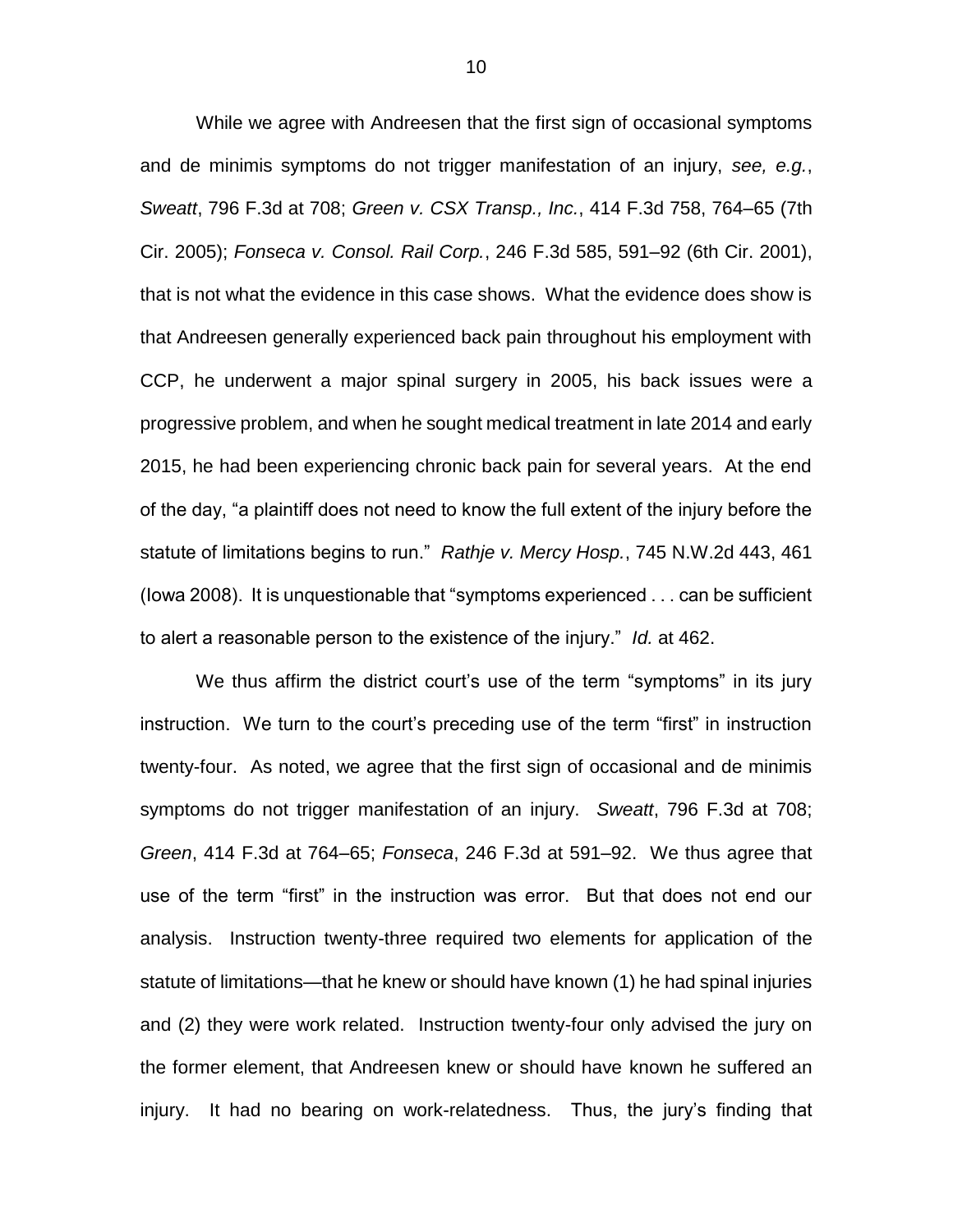Andreesen knew or should have known of work-relatedness more than three years before he filed his lawsuit, was not affected by instruction twenty-four. The workrelatedness finding necessarily requires an accompanying conclusion that he knew or should have known he suffered an injury. Reversal for instructional error is only required if the error resulted in prejudice. *Rivera v. Woodland Res. Ctr.*, 865 N.W.2d 887, 903 (Iowa 2015). Here, the jury's finding that Andreesen knew or should have known of work-relatedness, which was not affected by the erroneous instruction, cures any prejudice.

Further, while Andreesen downplays the severity of his injuries and argues he "did not have any neck or back injury until his surgeries in 2015 and 2016," that statement is a far cry from what the evidence presented at trial really shows. Upon our review of the evidence and divination of what the jury would have done had the term "first" been omitted from the instruction, we agree with CCP that no reasonable jury could have found Andreesen was unaware of his condition prior to three years before the filing of his petition; the evidence that Andreesen knew or should have known of his injury was overwhelming. *See id.* ("Harmless error may be found . . . if the record affirmatively establishes that a party has not been injuriously affected by the alleged error or that there has been a miscarriage of justice."). While Andreesen did not understand the concept of whole-body vibrations and their causes, he was exposed daily to the environmental forces of his employment—jolts, shocks, other jarring, and getting whiplash all the time. He was completely healthy when he started working for CCP, but he experienced back pain from the onset of his employment. It got so bad that, in 2005, he underwent spinal surgery. He reported in late 2014 or early 2015 that he experienced chronic

11